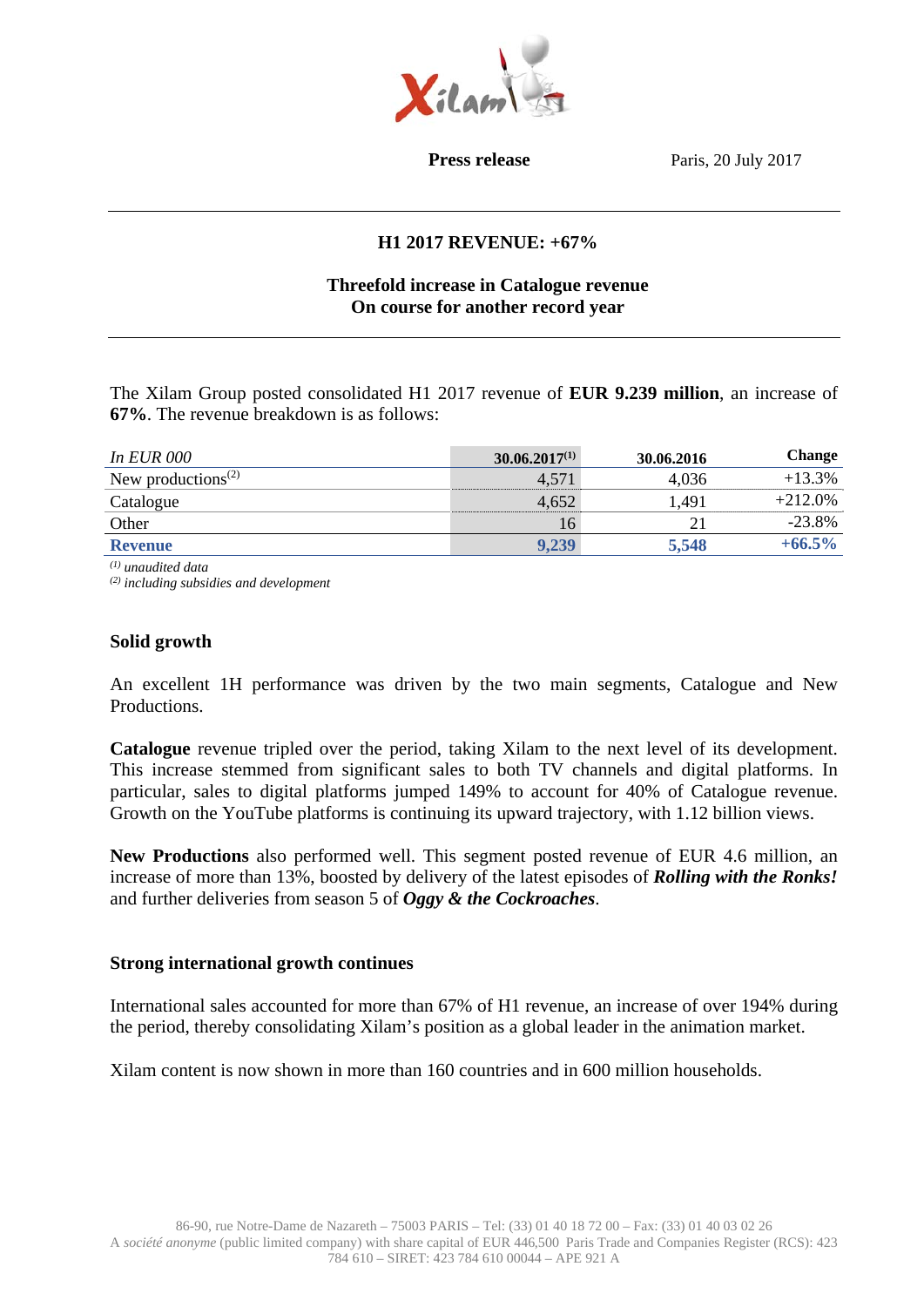# **Xilam has secured a number of major contracts for TV and on the leading digital platforms**

On top of a solid revenue performance, the first half also saw the signing of several contracts that will further strengthen Xilam's growth potential in the coming years:

- The signing of a global distribution agreement with Amazon for its two flagship series *Oggy & the Cockroaches* and *Zig & Sharko*
- The signing of an agreement with Netflix on three series that are currently in production
- The signing of a new agreement with the Disney Channel for the broadcast of *Oggy & the Cockroaches* in Germany

Also in the first half of the year, Xilam signed a master toy licensing agreement with Lansay, which should gradually increase merchandising revenue.

# **Record full-year 2017 revenue expected**

After a successful first half to the year, the pace of programme delivery will increase in the second half, to account for two-thirds of 2017 deliveries. Xilam is confident that it will post record revenue in 2017.

### **Season 5 of Oggy & the Cockroaches already a success**

Global advance sales for the new season of *Oggy & the Cockroaches* were exceptional, and the first programmes will be launched in the third quarter of 2017, notably on Gulli in France, Discovery in Italy, Disney in Germany and Cartoon Network for the whole of Asia.

The quality of this series, along with the projected global distribution and multi-platform programming, will give the *Oggy* brand unprecedented exposure.

# **A step-up in production capacity**

The upgraded studios that came on stream in 2016 (in Vietnam, Lyon and Angoulême) are now fully operational, enabling Xilam to confirm its ability to deliver about 350 half hours of programmes in 2017-2020.

### **New series in development**

Production of the Mr Magoo series began in early 2017, and Xilam is currently developing a number of new series, including:

- *Coach me if you can*
- *Zig & Sharko 3*
- *Rolling with the Ronks! 2*
- *Petit Méchant Loup [Little Bad Wolf]*
- *The fabulous adventures of prince Moka*

*Coach me if you can* and *Zig & Sharko 3* are scheduled to enter production in the second half of 2017.